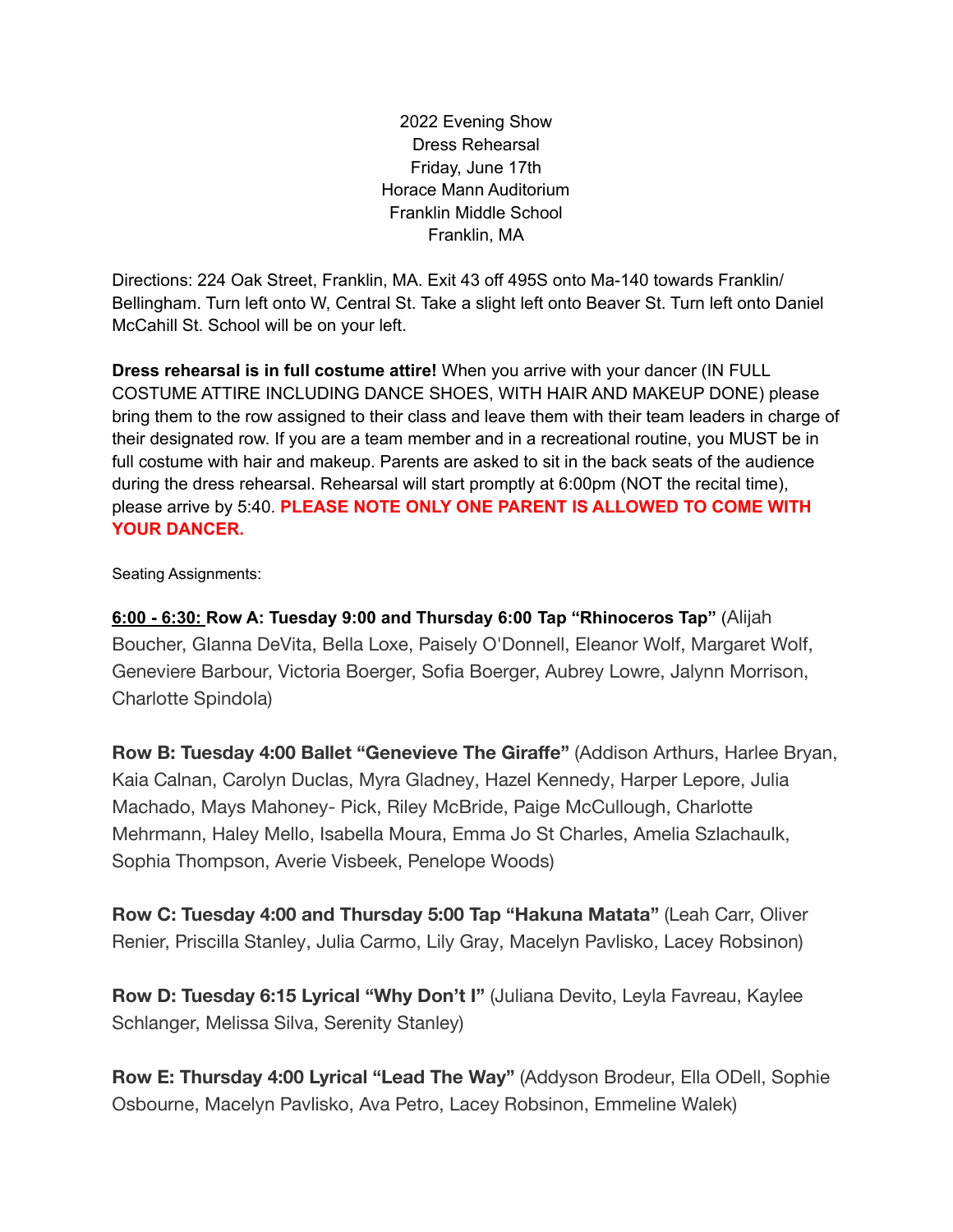**Row F: Thursday 5:00 Jazz "Reach For The Stars"** (Victoria Boerger, Sofia Boerger, Alana Howe, Kyra Howe, Aubrey Lowre, Julianne MIer, Jalynn Morrison, Aleena Moss, Samantha Salazar- Castillio, Charlotte Spindola, Arianna Sullivan, Ayvelien Thornton, Natalia Todd)

**Row G: "Adieu"**

**Row A: 6:30 - 7:00: Row A: Thursday 6:30 Tap "Broadway Kids"** (Teagan Caffrey, Ellie Ivanoski, Hadley Ivanoski, Savannah Sokol)

**Row B: Tuesday 9:30 - 10:00 Ballet "Rainbow"** (Alijah Boucher, GIanna DeVita, Bella Loxe, Paisely O'Donnell, Adeline Skrzat, Eleanor Wolf, Margaret Wolf)

**Row C: Tuesday 4:30 - 5:00 Tap "Let Me Entertain You"** (Kaia Calnan, Hazel Kennedy, Mays Mahoney- Pick, Riley McBride, Paige McCullough, Averie Visbeek)

**Row D: Tuesday 4:30 - 5:00 Lyrical "Together We Stand"** (Peyton Arthurs, Sloan Dmytryck, Clara Gilbert, Fern Harrington, Kinley McNeil, Ariel Rocha, Priscilla Stanley, Natalia Todd)

**Row E: Tuesday 7:00 - 7:30 and Thursday 6:30 - 7:30 Tap "Big City"** (Taylor Austin, Juliana Devito, Alexis Kammerer, Kaylee Schlanger, Serenity Stanley, Molly Stoker, Leyla Favreau, Franyery Gomez, Alyleen Rodriquc)

**Row F: Thursday 4:30 - 5:00 Jazz "Big City Big Dreams"** (Addyson Brodeur, Julia Carmo, Lily Gray, Ella ODell, Sophie Osbourne, Macelyn Pavlisko, Ava Petro, Lacey Robsinon)

**7:00 - 7:30: Row A: Tuesday 10:45 - 11:30 Tap "Baby Take A Bow"** (Arya DeBalsi, Ryleigh Gladney, Ella Lahousse, Ellie Lane, Harleigh Romano, Brynnleigh St.Cyr, Brooklyn Trettel)

**Row B: Thursday 7:00 - 7:30 Jazz "I'm A Lady"** (Teagan Caffrey, Ellie Ivanoski, Hadley Ivanoski, Savannah Sokol)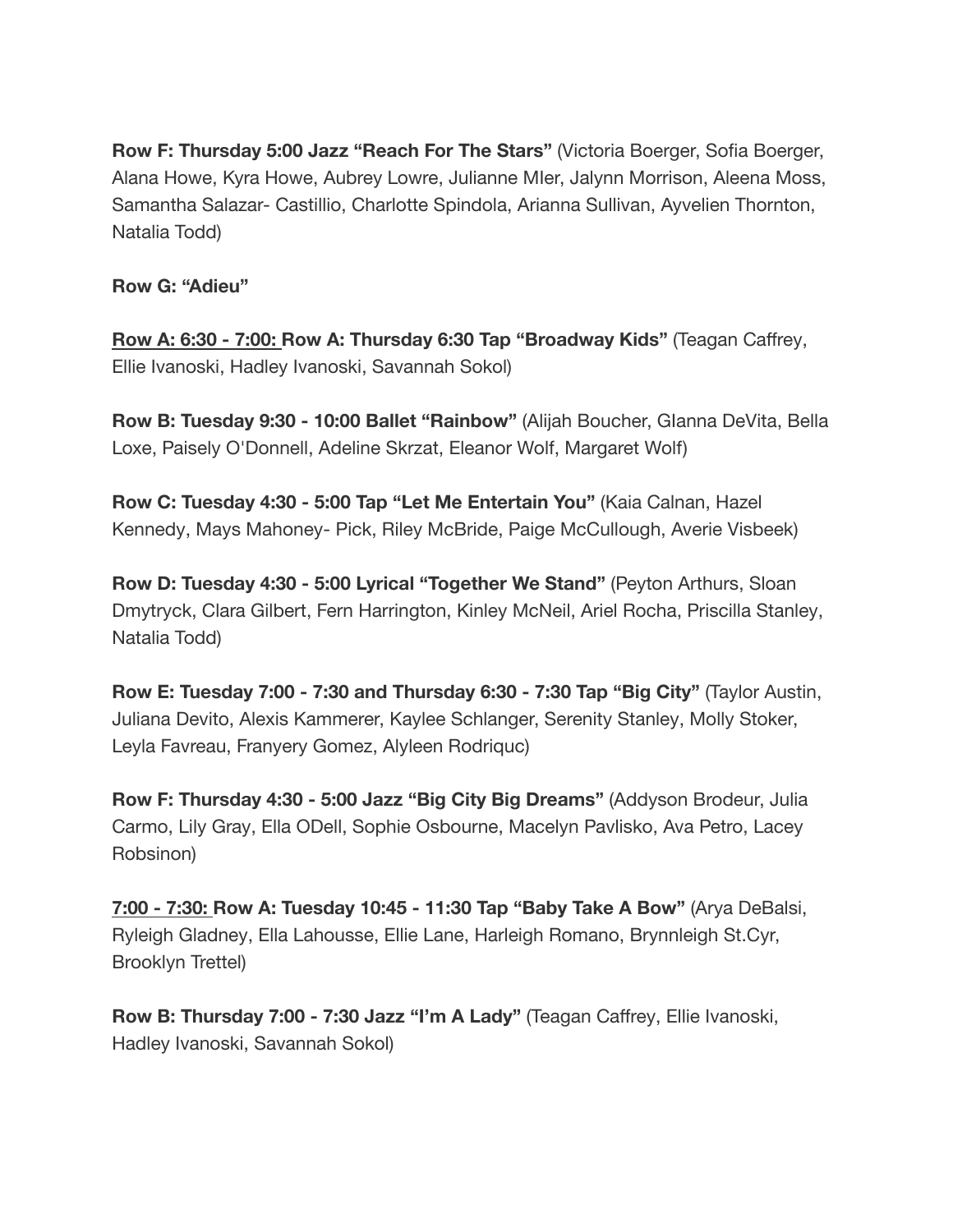**Row C: Tuesday 5:00 - 5:30 Jazz "Gonna Be My Day"** (Kaia Calnan, Camilia Cormier, Charlott Delmotte, Aaron Dumican, Madelyn Golini, Hazel Kennedy, Amber Krupa, Harper Lepore, Charlotte Mehrmann, Chloe Neves, Amelia Szlachaulk, Sophia Thompson, Averie Visbeek, Gianna Mazzola)

**Row D: Tuesday 5:00 - 5:30 HH/Jazz "Hold The Drama"** (Sloan Dmytryck, Valentina Fernandes, Cora Foran, Clara Gilbert, Fern Harrington, Kinley McNeil, Priscilla Stanley)

**Row E: Tuesday 5:30 - 6:00 Boys Hip Hop "Shell Shocked"** (Luke Alley, Jaxeton Depari, Jayden DiSandro, Lucas Dumican, Conor Gagne, Owen Kennedy, NIcholas Pajak, Oliver Renier)

**Row F: Tuesday 5:30 - 6:00 Hip Hop "Levitating"** (Jayda DeJesus, Kaylee Schlanger, Serenity Stanley, Makenna Walls)

## **7:30 - 7:40:**

**Row A: Thursday 5:30 - 6:00 Ballet "Castle On A Cloud"** (Geneviere Barbour, Victoria Boerger, Sofia Boerger, Aubrey Lowre, Ava Mozart, Evelyn Piegorsch, Charlotte Spindola, Arianna Sullivan, Charlotte Syfert, Ayvelien Thornton, Natalia Todd)

**Row B: Thursday 7:30 - 8:15 Jazz "Stand Out"** (Franyery Gomez, Alyleen Rodriquc, Gianna Bognanno, Mia Fonseca, Isabella Harland, Julia Inacio- Ferreira, Adeline Malo)

## **7:40 - 7:55 ALL Evening Show & ALL TEAM Dancers- Finale Rehearsal**

## **TEAM DANCES REHEARSING AFTER FINALE:**

Opening Number- Post That **Bats**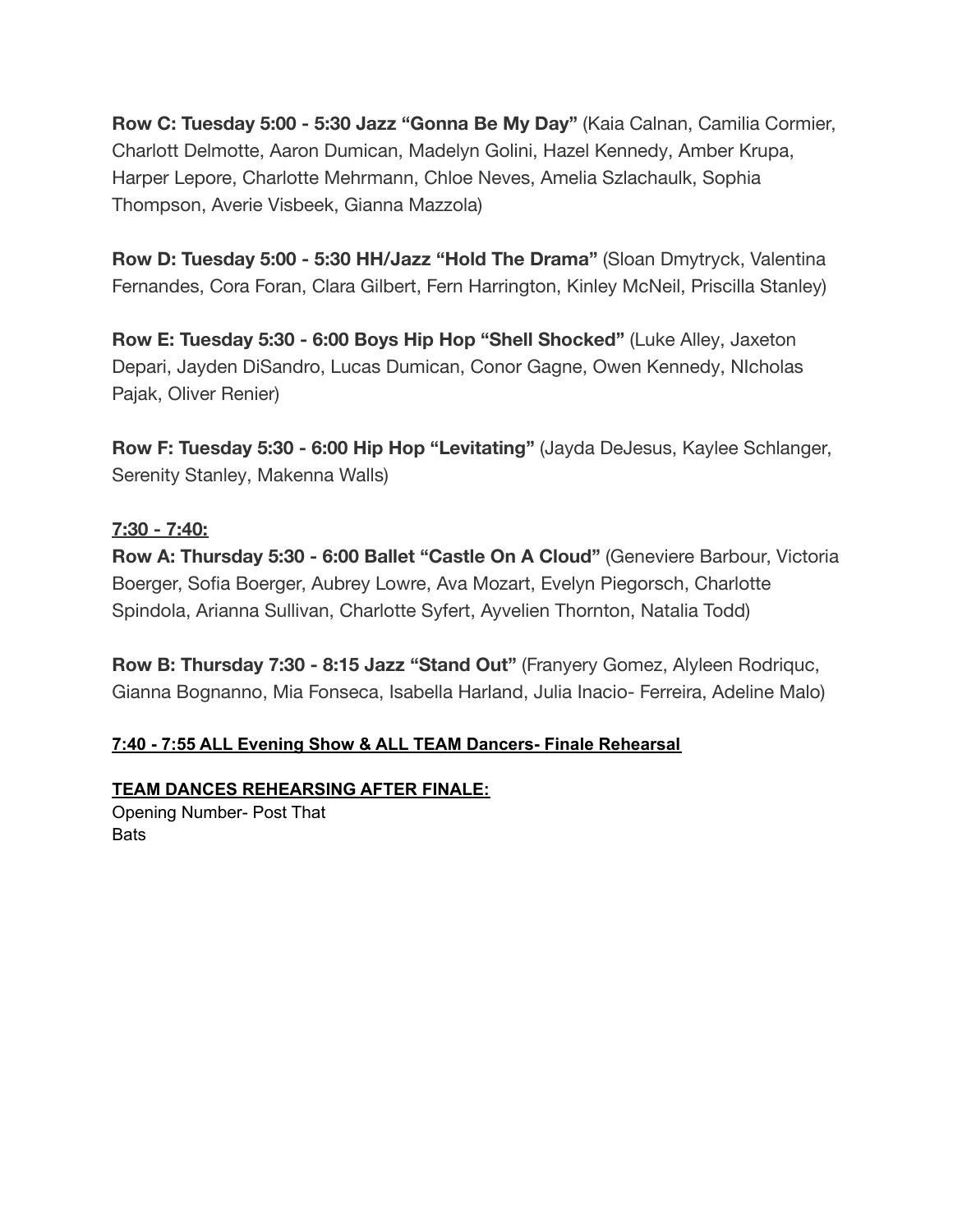## Dress Rehearsal RULES & OVERVIEW

Dress rehearsals provide the performers with an on-stage, fully-costumed experience that is as close to the actual recital conditions as possible. It also gives the directors an opportunity to arrange lighting, music, scenery, and organized, entertaining recital production. Please note the following Dress Rehearsal guidelines:

- 1. Each family is allowed ONE adult escort. An escort can be a family or non-family member.
- 2. Makeup: red lipstick, blush, blue eyeshadow, and black mascara.
- 3. Dressing rooms are available, but are not supervised during the dress rehearsal. Please keep all valuables with you during the rehearsal.
- 4. Rehearsal will start promptly at 6pm. Please have your child completely costumed (for first performance) with hair and makeup ready.
- 5. All dancers report to the auditorium and sit in their assigned rows. The schedule will also be posted in the waiting room at the studio.
- 6. Classes are dismissed into the bandroom after each routine is completed to change for their next number, then go back to their assigned row for their next routine. The bandroom is located directly behind the stage.
- 7. After all numbers have been rehearsed, all dancers will run through the Grande Finale.
- 8. Label all parts of your child's costume, including shoes, headpieces, and personal items brought into the dressing room.
- 9. Parents, please be patient, it may take 2 or 3 tries to run a number. We want the children to feel comfortable for their "big day".
- 10. Pre-attach safety pins to costumes and bobby pins to hats and headpieces. Bring extra pins, tights and bobby pins. Make sure dancers do not wear underwear.
- 11. Please ensure that your child has comfortable dance shoes that do not have holes, are clean and of the right type.
- 12. All performers' hair should be worn in a bun off the face. No bangs. Please check our website under "Dance" and "Recital Information" and click on "MDG Dance Recital Hair" to know how to make the proper bun. Ornamental hair elastics and/or barrettes should not be worn.
- 13. No jewelry is to be worn during the rehearsal.
- 14. Cameras may be used during the rehearsal.
- 15. Dressing rooms are available, but are not supervised during the rehearsal. Please keep all valuables with you during the rehearsal.
- **16. \*\*\* Please note, the rehearsal lineup is NOT the recital order! \*\*\***
- **17. Show 2 Rehearsal** will start promptly at 6:00. You can arrive at or after 5:40.
- 18. Refreshments will be sold at the rehearsal and the show.
- 19. \* Your lesson payments are prorated over a 10 month period. June payments will be the same as usual. All lessons must be paid in full or your child will not be allowed on the stage.
- 20. Early Bird Registration ends June 18th. You get a discounted \$15.00 registration fee and 10% off your first month's tuition! Just fill out a 2022 - 2023 registration form!